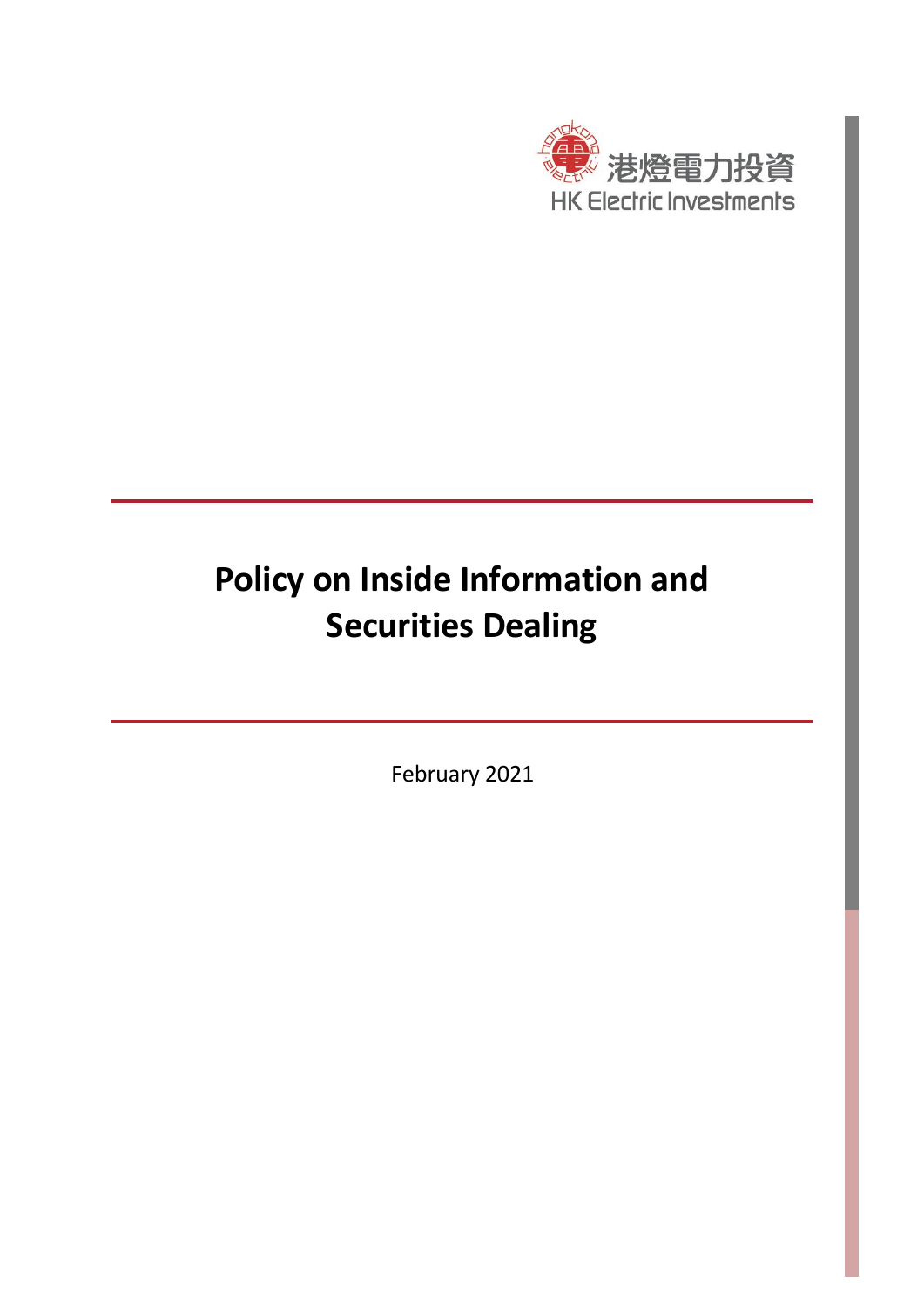

# **Table of Contents**

| 1. Introduction                                    | P.3  |
|----------------------------------------------------|------|
| 2. Handling of Inside Information                  | P.3  |
| 3. Insider Dealing                                 | P.4  |
| 4. Securities Dealing                              | P. 5 |
| 5. Disclosure Obligation                           | P. 5 |
| 6. Internal Controls                               | P. 5 |
| Appendix – Examples of Possible Inside Information | P. 7 |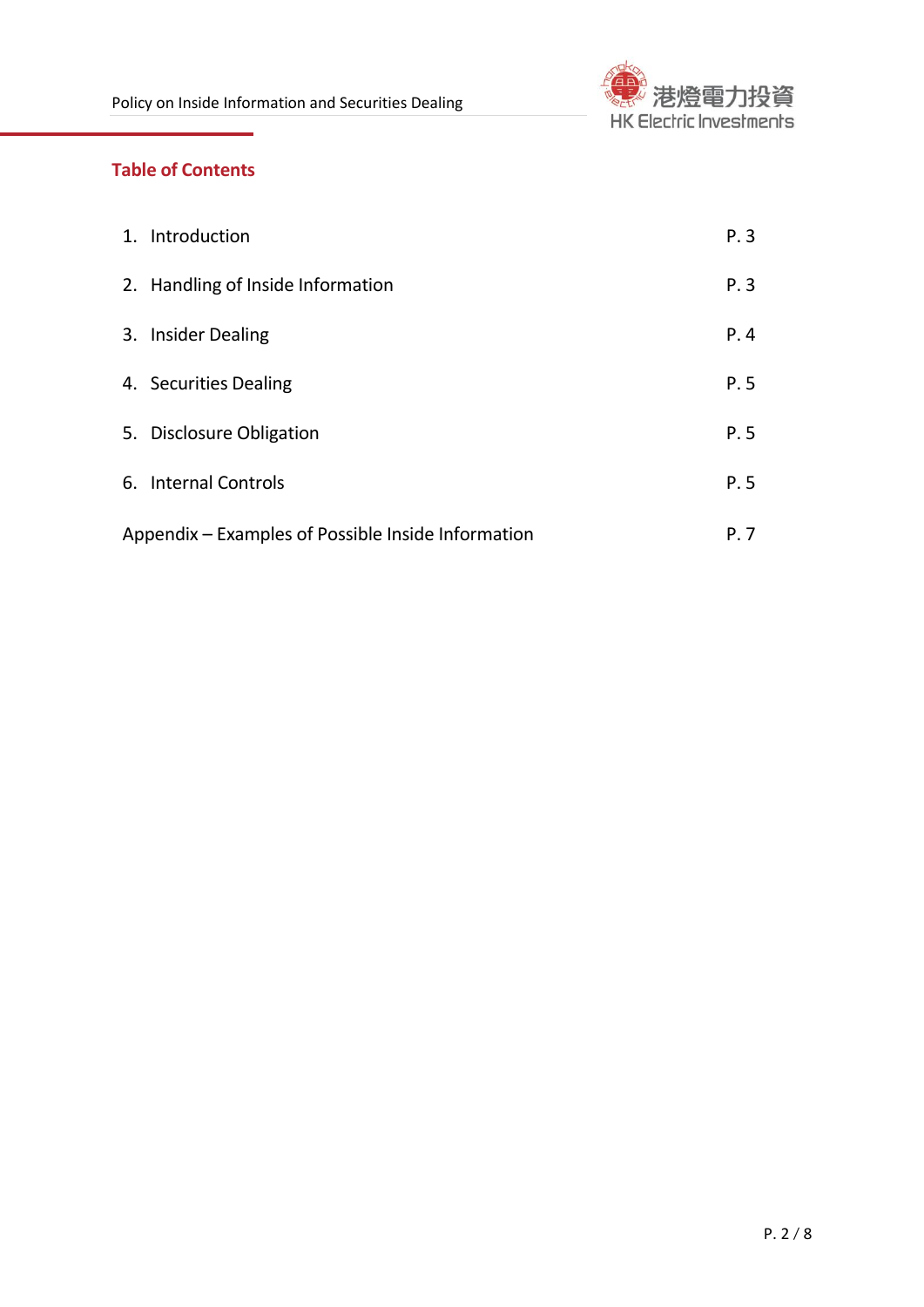

### **1. Introduction**

- 1.1 In this Policy the Group means HK Electric Investments and HK Electric Investments Limited (the "**Company**") and its subsidiaries, and the Trustee-Manager means HK Electric Investments Manager Limited (in its capacity as the trustee-manager of HK Electric Investments).
- 1.2 The Group's reputation, integrity and honesty are of the highest priority and directors and employees are required to observe both the form and the spirit of the rules contained in this Policy and to conduct themselves appropriately in order to maintain the good reputation of the Group.
- 1.3 This Policy applies to all directors and employees of the Group and directors of the Trustee-Manager who shall also observe any additional local and/or business units' policies, rules, regulations, requirements and guidelines to which they may be subject from time to time<sup>1</sup>.
- 1.4 Non-compliance with this Policy may lead to disciplinary action and, where applicable, result in termination of employment and/or personal civil or criminal sanctions including fines or imprisonment.
- 1.5 If any director or employee has questions regarding this Policy, the Group Legal Counsel and Company Secretary should be contacted.

### **2. Handling of Inside Information**

**.** 

- 2.1 Inside information means specific information that:
	- (a) is about the Company, the Trustee-Manager, the holder of Share Stapled Units issued by HK Electric Investments and the Company and the Company's officer, or the listed securities of HK Electric Investments and the Company or their derivatives; and
	- (b) is not generally known to those who are accustomed or would be likely to deal in the listed securities of HK Electric Investments and the Company but would, if generally known to them be likely to materially affect the price of the listed securities.
- 2.2 Such information may include, without limitation, those listed in the Appendix hereto.

<sup>&</sup>lt;sup>1</sup> All directors and employees of the Group who have or may have access to inside information of Power Assets Holdings Limited during their course of provision of support services by the Group to Power Assets Holdings Limited shall also observe any additional local and/or business units' policies, rules, regulations, requirements and guidelines of Power Assets Holdings Limited to which they may be subject from time to time.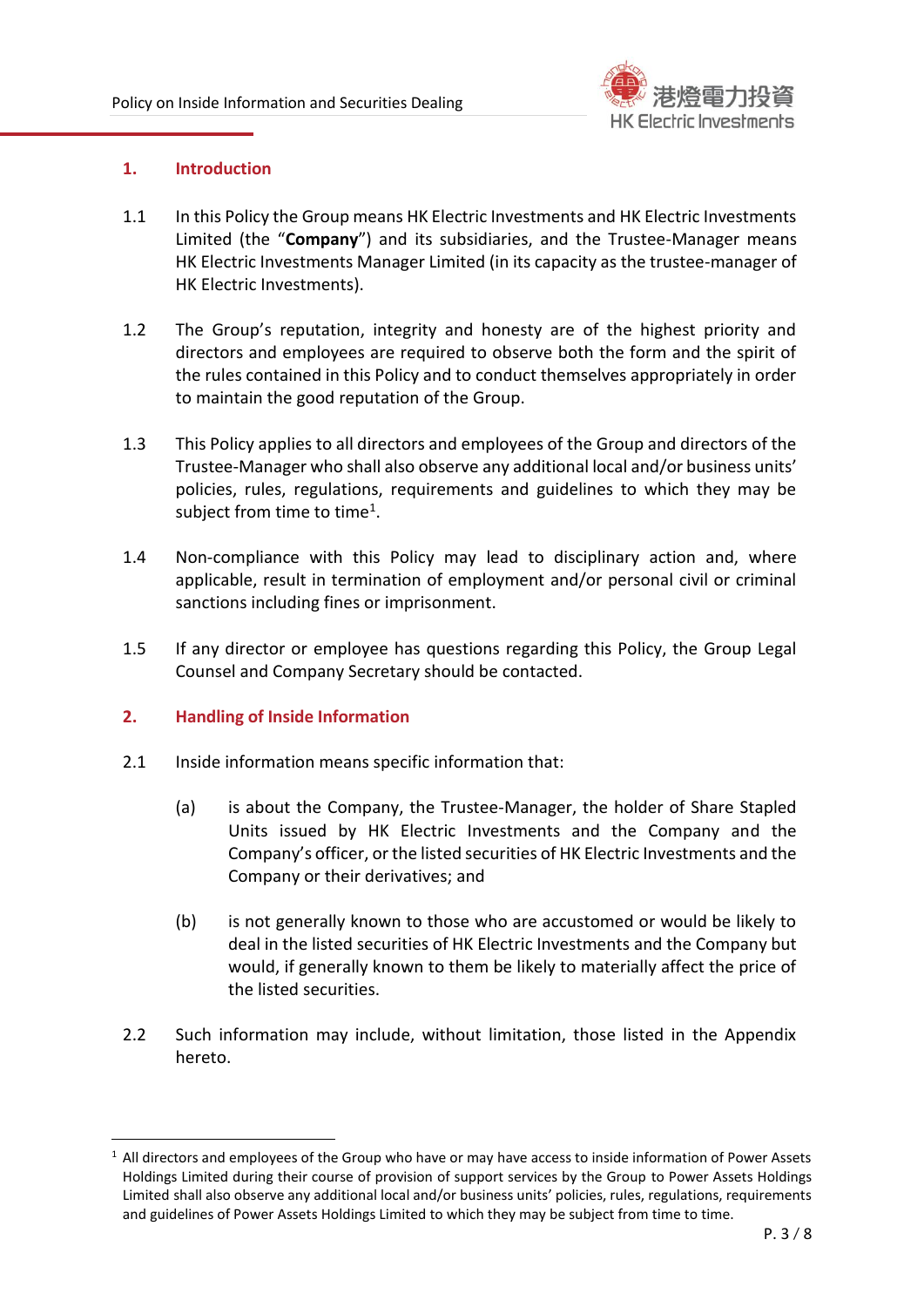

- 2.3 Inside information for the purpose of this Policy may come into a director's or an employee's possession as a result of his/her position or employment with the Group, or from other sources, and can concern the Group or any company with which the Group may or may not have any connection.
- 2.4 Unless and until any inside information is announced, strict confidentiality of the information must be maintained by all responsible parties, and the confidentiality and internal control measures set out in this Policy must be followed.

## **3. Insider Dealing**

- 3.1 **It is illegal for any person to deal, counsel or procure another person to deal in any securities of HK Electric Investments and the Company whilst in possession of inside information, or to disclose such information to another person who may make use of such information for the purpose of dealing in such securities, in circumstances which constitute "insider dealing" under the applicable laws or regulations.**
- 3.2 A person will be regarded as having engaged in "dealing" in the securities of HK Electric Investments and the Company if he/she sells, purchases, exchanges, subscribes for or underwrites the relevant listed securities and/or their derivatives, whether as principal or agent, makes or offers to make an agreement with another person, or induces or attempts to induce another person to do the same. The term "securities" is broadly defined to include shares, debentures, bonds, notes, options, rights, interests, certificates of interest or participation in certificates, or property whether in the form of an instrument or otherwise. The definition of "derivatives" of any listed securities is also very wide and includes rights, options, interests, instruments or certificates of interest or participation in such securities; contracts for securing, increasing profit or avoiding loss related to them; and warrants to subscribe for them.
- 3.3 A director or an employee may come into possession of inside information in relation to other listed companies as a result of their position or employment with the Group or from other sources, and dealing in the securities of those companies will also be regarded as "insider dealing".
- 3.4 Violation of the applicable laws may result in personal civil or criminal sanctions including fines or imprisonment. All directors and employees must therefore conduct themselves in compliance with all applicable insider dealing (or its equivalent) laws, rules, codes and regulations wherever the Group conducts business.
- 3.5 Directors and employees should take into account all the circumstances in determining whether a piece of information may constitute inside information. If they are in doubt whether the information would potentially constitute inside information, they should take a prudent approach and treat the information as inside information and refrain from any activities which may constitute insider dealing.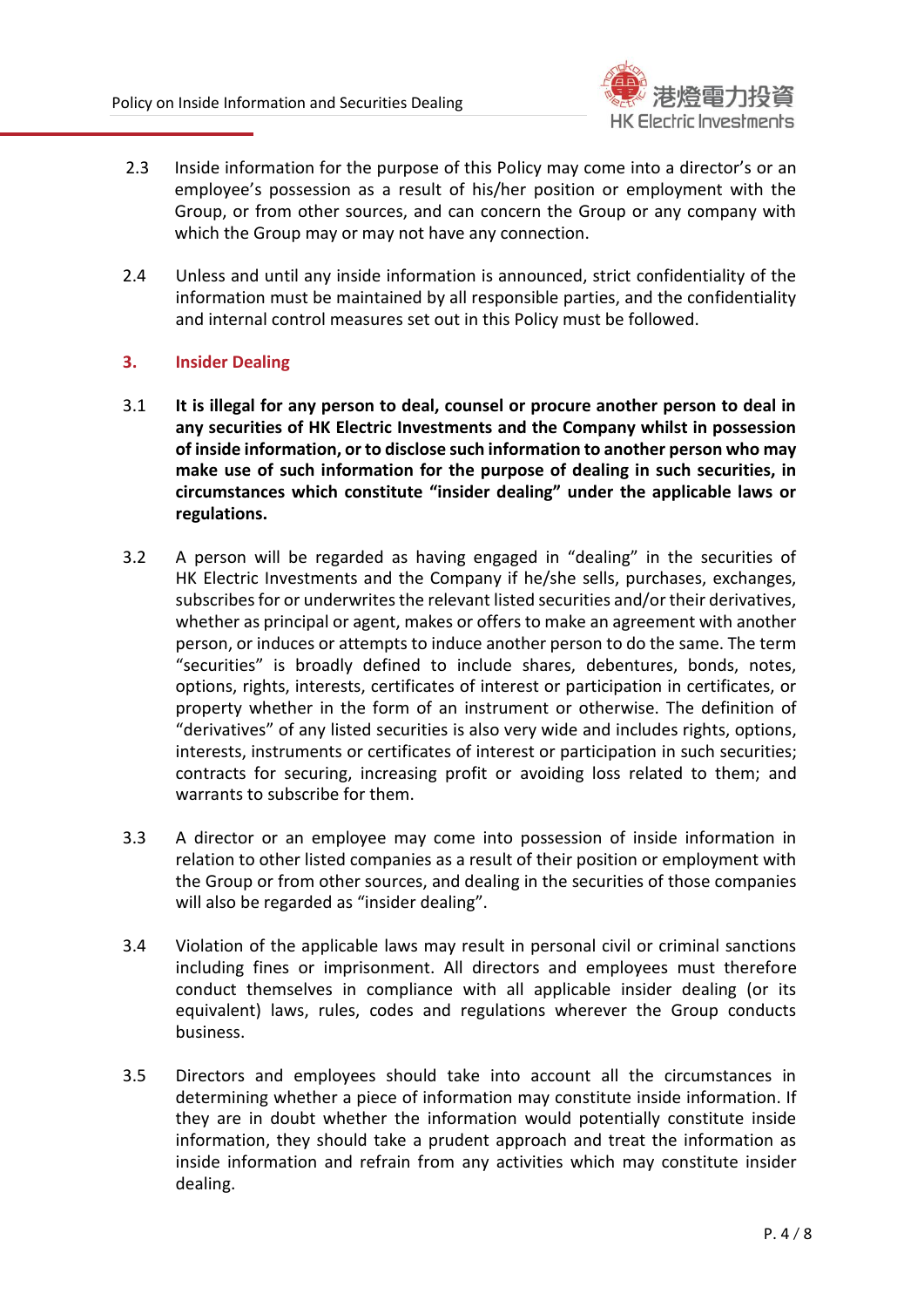

### **4. Securities Dealing**

4.1 Whilst all directors and employees are absolutely prohibited at all times from dealing in any of the securities of HK Electric Investments and the Company when they are in possession of inside information, directors and certain management team members or employees must also abide by the Model Code for Dealings in Securities by Directors contained in Appendix 10 to the Rules Governing the Listing of Securities on The Stock Exchange of Hong Kong Limited (the "**Listing Rules**") and/or subject to specific additional compliance requirements as are communicated to them individually from time to time by the Group Legal Counsel and Company Secretary (including but not limited to obtaining written pre-clearance from designated director(s) or member(s) of management team prior to any dealing of any such securities).

### **5. Disclosure Obligation**

- 5.1 The Company and the Trustee-Manager are obliged to observe and comply with the continuing obligations in respect of inside information disclosure and securities dealings under the Securities and Futures Ordinance (the "**SFO**"), the Listing Rules and other applicable laws and regulations.
- 5.2 Pursuant to these obligations, the Company and the Trustee-Manager are required to disclose any inside information as soon as is reasonably practicable after such information has, or ought to have, come to their knowledge, unless one of the prescribed "safe harbours" applies.
- 5.3 Under the SFO, officers of the Company are required to take all reasonable measures from time to time to ensure that proper safeguard exists to prevent any breach of disclosure obligations. While all matters of a material nature would generally be escalated to the management through the regular reporting channel (such as management meetings) and ad hoc transaction reporting, the officers and the heads of all business units should remain vigilant at all times for matters that are or may fall within the definition of inside information, and ensure that such matters are promptly identified and reported to the management in a timely manner for disclosure consideration.

### **6. Internal Controls**

- 6.1 Preventing inside information from leakage is key to preventing insider dealing.
- 6.2 Whilst employees are bound by the Information Security Policy, additional precautions, including those set out below, should be taken by employees in possession of inside information in relation to the Group to guard against any possible mishandling of such information which may constitute insider dealing and/or result in a breach of the SFO and/or the Listing Rules: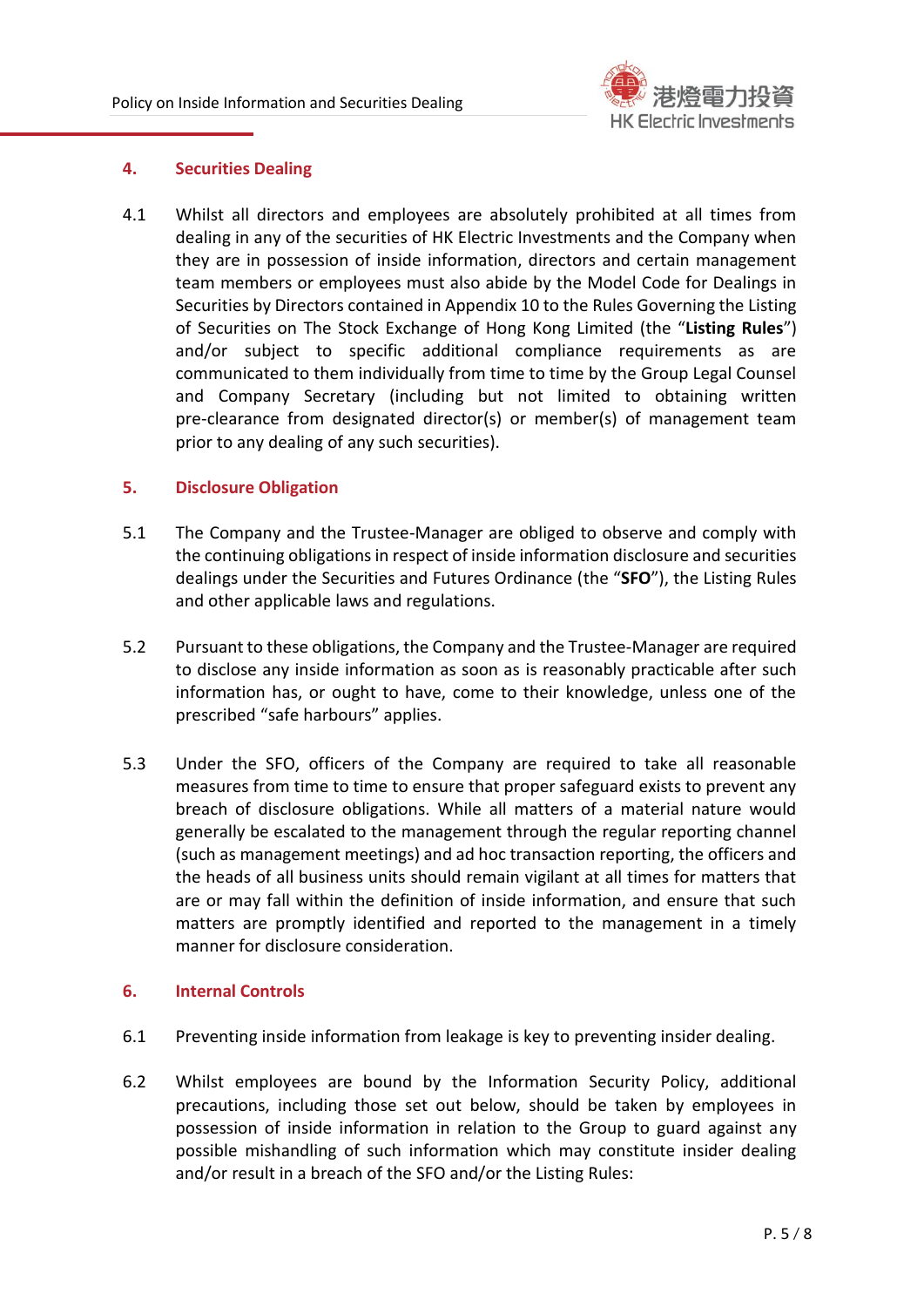

- (a) **Identification by a code** a project should be identified by a code without the names of the concerned parties before public announcement;
- (b) **"Need to know" basis** dissemination of information should be absolutely limited to the core members within the Group who are responsible for or involved in the project and the professional advisers who advise on the project and owe the Group a duty of confidentiality;
- (c) **Disclosure to external parties** Group companies/entities should promptly enter into a written confidentiality agreement with external parties prior to provision of any confidential or inside information to such external parties;
- (d) **Audit trail** a clear record documenting the distribution of the information including the identity of the recipients and the time of dispatch should be kept. Notes and records should also be kept for any discussion or meeting concerning the assessment of whether certain information constitutes inside information;
- (e) **Meetings with or enquiries from securities analysts and the press** directors and employees should be wary of any possible disclosure of unpublished inside information about the Group when meeting with fund managers, securities analysts or the press. Employees of the Group should alert Mr. Chan Loi Shun, Executive Director, or Mr. Wong Kim Man, Chief Financial Officer, in handling requests for meeting or information from fund managers or securities analysts, and request the Public Affairs Department for assistance in handling those from the press. Any materials which may contain inside information should be vetted by the Group Legal Counsel and Company Secretary prior to its release at any meetings, and briefings and discussions at such meetings should be properly recorded. If any inside information is inadvertently disclosed, the Group Legal Counsel and Company Secretary should be consulted immediately;
- (f) **Leaks and inadvertent disclosures** should an employee become aware of any leaks or inadvertent disclosure of any inside information, the Group Legal Counsel and Company Secretary should be consulted immediately; and
- (g) **Release of inside information** for dissemination of potential inside information through channels other than the electronic publication system prescribed under the Listing Rules, such as the press or posting on the corporate website, such information should be vetted by the Group Legal Counsel and Company Secretary prior to the release.
- 6.3 Employees should be alert and vigilant with respect to any insider dealing committed or suspected to have been committed within the office or in relation to any of the securities of HK Electric Investments and the Company and should report, on a confidential basis, to the Chief Executive Officer, the Group Legal Counsel and Company Secretary and/or the Head of Internal Audit if they should become aware of any such insider dealing or suspected insider dealing or any leakage of inside information in relation to any such securities.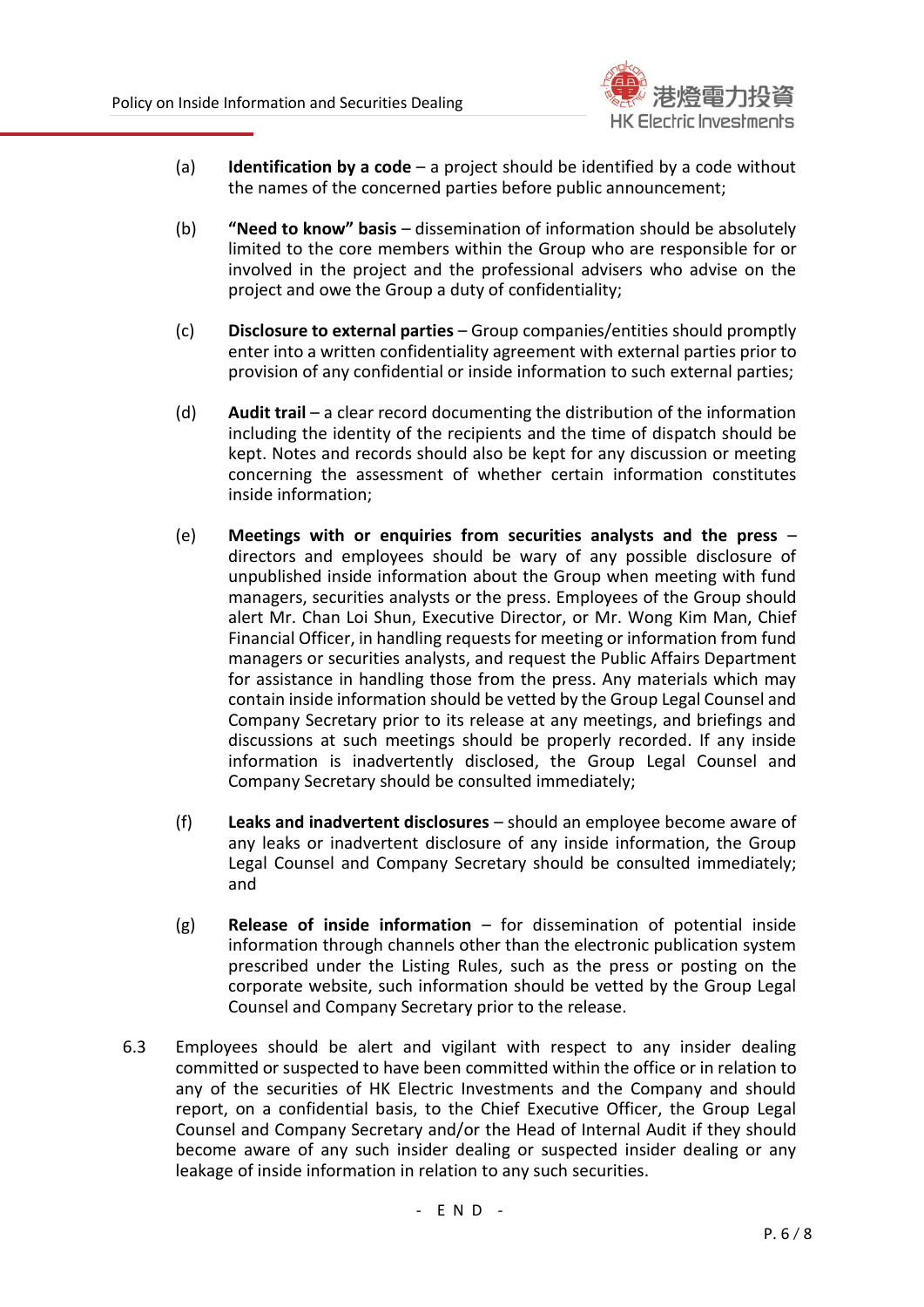

#### **APPENDIX**

#### **Examples of Possible Inside Information**

The following are examples of possible inside information concerning a listed company, as contained in the "Guidelines on Disclosure of Inside Information" issued by the Securities and Futures Commission:-

- Changes in performance, or the expectation of the performance, of the business;
- Changes in financial condition, e.g. cashflow crisis, credit crunch;
- Changes in control and control agreements;
- Changes in directors and (if applicable) supervisors;
- Changes in directors' service contracts;
- Changes in auditors or any other information related to the auditors' activity;
- Changes in the share capital, e.g. new share placing, bonus issue, rights issue, share split, share consolidation and capital reduction;
- Issue of debt securities, convertible instruments, options or warrants to acquire or subscribe for securities;
- Takeovers and mergers;
- Purchase or disposal of equity interests or other major assets or business operations;
- Formation of a joint venture;
- Restructurings, reorganizations and spin-offs that have an effect on the corporation's assets, liabilities, financial position or profits and losses;
- Decisions concerning buy-back programmes or transactions in other listed financial instruments;
- Changes to the memorandum and articles (or equivalent constitutional documents);
- Filing of winding up petitions, the issuing of winding up orders or the appointment of provisional receivers or liquidators;
- Legal disputes and proceedings;
- Revocation or cancellation of credit lines by one or more banks;
- Changes in value of assets (including advances, loans, debts or other forms of financial assistance);
- Insolvency of relevant debtors;
- Reduction of real properties' values;
- Physical destruction of uninsured goods;
- New licenses, patents, registered trademarks;